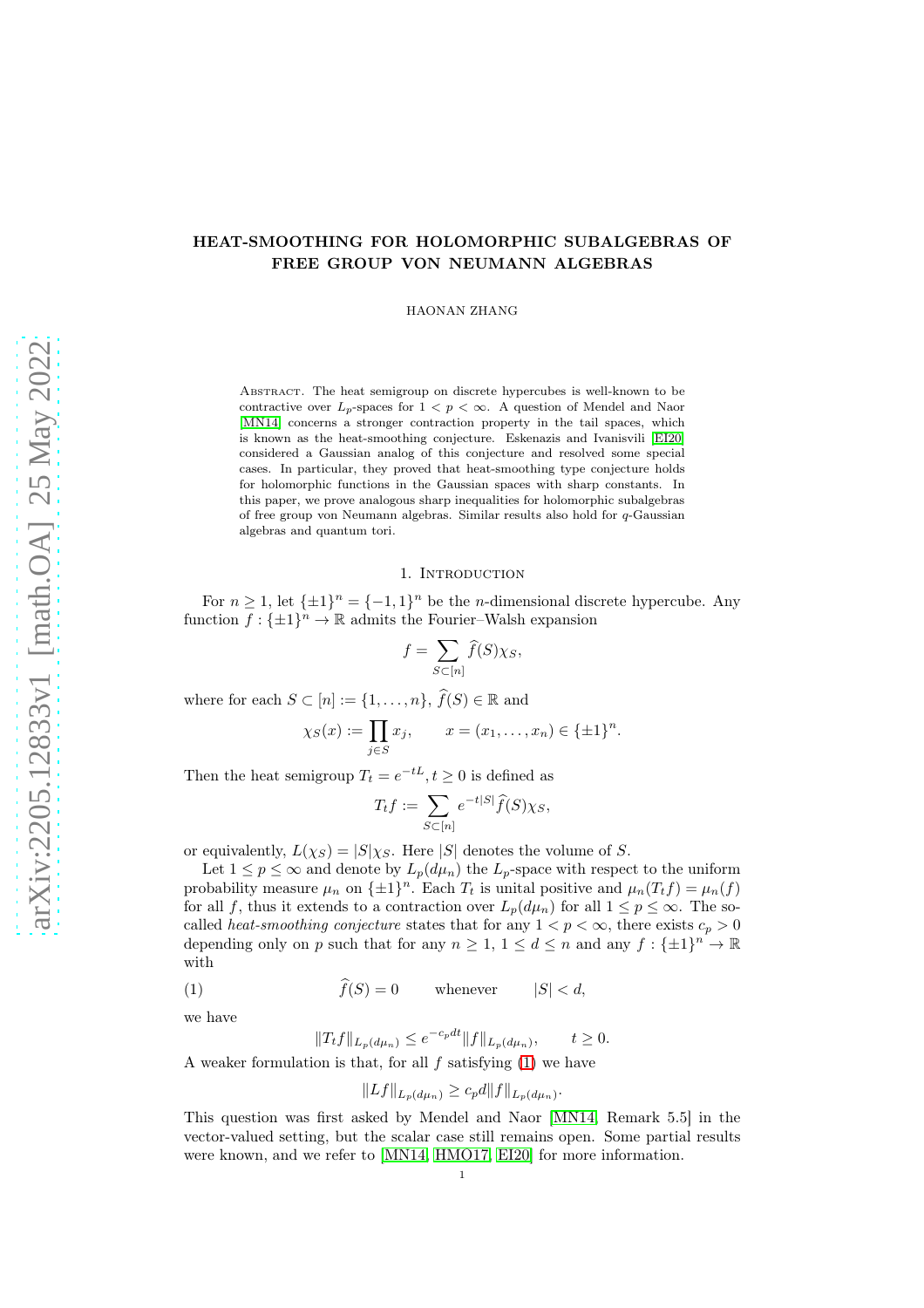#### 2 HAONAN ZHANG

In [\[EI20\]](#page-10-0) Eskenazis and Ivanisvili considered a Gaussian analog of this conjecture by replacing the heat semigroup  $T_t = e^{-tL}$  on the discrete hypercube  $({\{\pm 1\}}^n, d\mu_n)$  with the Ornstein–Uhlenbeck semigroup  $T_t = e^{-tN}$  on the Gaussian space  $(\mathbb{R}^n, d\gamma_n)$ , where  $\gamma_n$  is the standard Gaussian on  $\mathbb{R}^n$  and  $N = -\Delta + x \cdot \nabla$ . The Ornstein–Uhlenbeck semigroup  $T_t = e^{-tN}$  is unital positive and preserves the standard Gaussian, thus it acts a contraction over  $L_p(d\gamma_n) = L_p(\mathbb{R}^n, d\gamma_n)$ ,  $1 \leq p \leq \infty$ . The spectrum of N is  $\mathbb{N} = \{0, 1, \dots\}$  and the eigenvectors of N are Hermite polynomials. This allows to define for each  $d \geq 1$  the *d*-th tail spaces  $\mathcal{P}^{\geq d}$ , which is spanned by Hermite polynomials of degree  $\geq d$ , satisfying a condition similar to [\(1\)](#page-0-0). Then it is natural to ask the Gaussian analog of heat-smoothing conjecture. By central limit theorem [\[EI20\]](#page-10-0), the discrete hypercube heat-smoothing implies its Gaussian counterpart. In the Gaussian setting, Eskenazis and Ivanisvili [\[EI20\]](#page-10-0) resolved the conjecture in some special cases. In particular, they obtained sharp Gaussian heat-smoothing when restricted to holomorphic functions. More precisely, they showed that for any  $n \geq 1, d \geq 1$  and  $1 \leq p < \infty$ , we have [\[EI20,](#page-10-0) Theorem 3 and Lemma 9]

$$
\left\|\sum_{|\alpha|\geq d}e^{-t|\alpha|}c_\alpha z^\alpha\right\|_{L_p(\gamma_{2n})}\leq e^{-td}\left\|\sum_{|\alpha|\geq d}c_\alpha z^\alpha\right\|_{L_p(\gamma_{2n})}
$$

 $\overline{11}$ 

,

and

$$
\left\| \sum_{|\alpha| \ge d} |\alpha| c_{\alpha} z^{\alpha} \right\|_{L_p(\gamma_{2n})} \ge d \left\| \sum_{|\alpha| \ge d} c_{\alpha} z^{\alpha} \right\|_{L_p(\gamma_{2n})}.
$$

Here we identify  $\mathbb{C}^n$  with  $\mathbb{R}^{2n}$  via  $z_j = x_j + iy_j$  for  $z = (z_1, \ldots, z_n) \in \mathbb{C}^n$  and  $(x_1, y_1, \ldots, x_n, y_n) \in \mathbb{R}^{2n}$ , and we have used the multi-index convention  $z^{\alpha} =$  $z_1^{\alpha_1} \cdots z_n^{\alpha_n}$  for  $\alpha = (\alpha_1, \ldots, \alpha_n) \in \mathbb{N}^n$ . The polynomials  $z^{\alpha}, \alpha \in \mathbb{N}^n$  are identified with the Hermite polynomials via the Segal–Bargmann transform. Then the condition  $|\alpha| := \alpha_1 + \cdots + \alpha_n \geq d$  is equivalent to saying that the holomorphic polynomials (finite sum)  $f(z) = \sum_{|\alpha| \ge d} c_{\alpha} z^{\alpha}$  belong to the d-th tail space  $\mathcal{P}^{\ge d}$ . A similar result [\[EI20,](#page-10-0) Lemma 10] holds for holomorphic  $f \in \mathcal{P}^{\leq d}$  i.e. f is of degree at most d. Eskenazis and Ivanisvili [\[EI20,](#page-10-0) Theorem 5] also obtained some moment comparison results, and all these inequalities are sharp.

As already seen in the Gaussian setting, the heat-smoothing conjecture can be formulated in a much more general context. In this paper, we shall prove several analogous sharp holomorphic heat-smoothing results in the noncommutative setting, following [\[EI20\]](#page-10-0). Our main results hold for more general examples; see Section [3.3](#page-10-2) at the end. Here we choose the free group von Neumann algebras,  $q$ -Gaussian algebras and quantum tori, three representative examples in noncommutative analysis, quantum probability and noncommutative geometry, to present the results and ideas. In the introduction and following, we will formulate and prove the main results for the free group von Neumann algebras in more detail. For the  $q$ -Gaussian algebras and the quantum tori, we will only briefly summarize the main results and their proof ingredients as they are very similar to the free group von Neumann algebras setting.

For  $n \geq 1$ , we denote  $\mathbb{F}_n$  the free group on n generators and  $\widehat{\mathbb{F}}_n$  the von Neumann subalgebra of  $B(\ell_2(\mathbb{F}_n))$  generated by  $\lambda(\mathbb{F}_n)$ . Here  $\lambda$  is the left regular representation. Let  $\tau$  be the canonical tracial state over  $\widehat{\mathbb{F}}_n$  and  $L_p(\widehat{\mathbb{F}}_n)$  the associated noncommutative  $L_p$ -space. With the natural word length function  $|\cdot|$  on  $\mathbb{F}_n$ , we may define the degree of a polynomial  $\sum x_g \lambda_g$ ,  $x_g \in \mathbb{C}$  in  $\widehat{\mathbb{F}}_n$ . This leads to, for each  $d \geq 1$ , the space  $\mathcal{P}^{\leq d}$  of polynomials of degree  $\leq d$  and the d-th tail space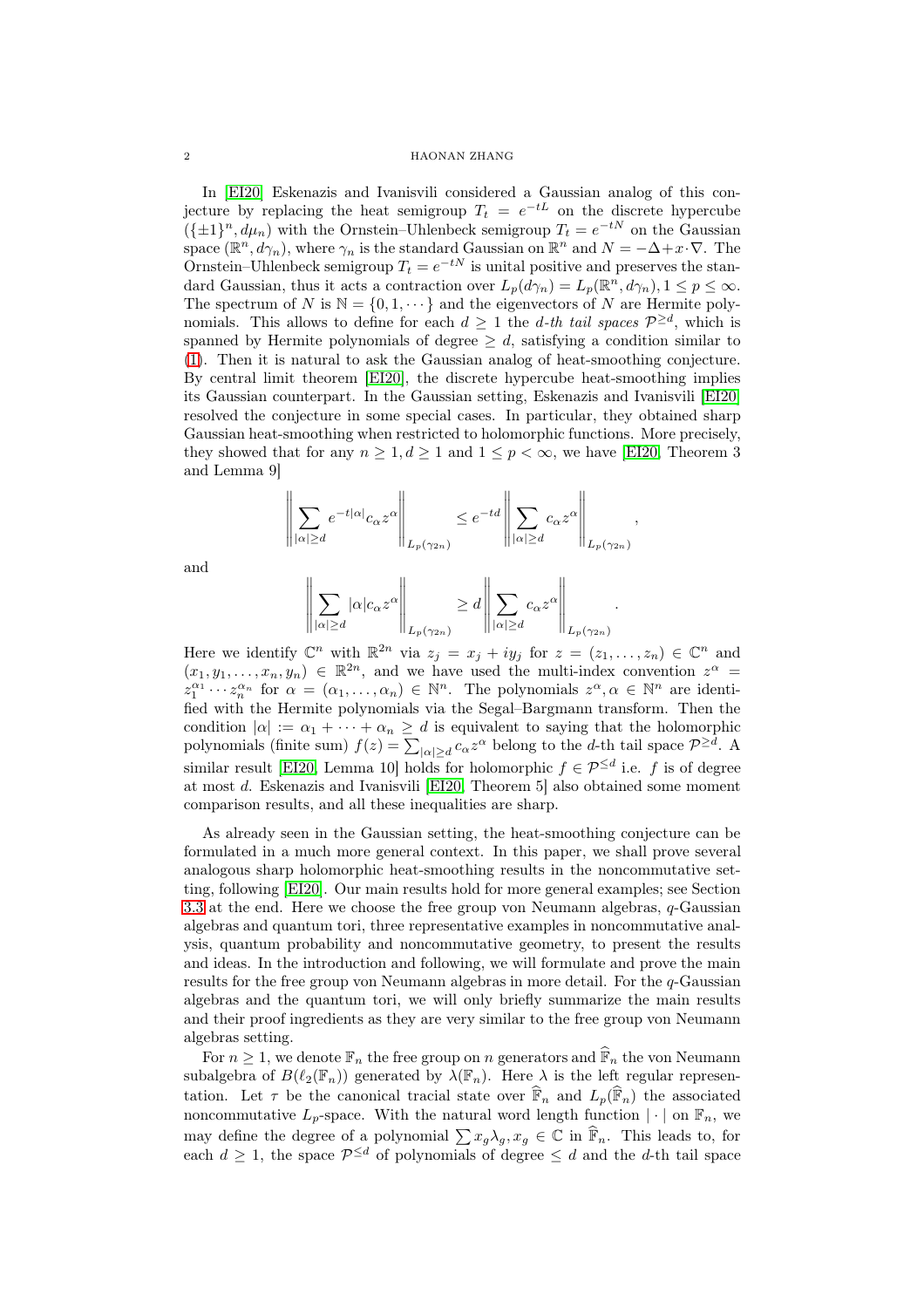$\mathcal{P}^{\geq d}$  that is spanned by the polynomials of degree  $\geq d$ . Our semigroup is now the Poisson-like semigroup  $T_t = e^{-tL}$  of multipliers induced by the word length  $|\cdot|$ , i.e.  $L(\lambda_q) = |g|\lambda_q$ . Each  $T_t$  is unital completely positive trace preserving, thus contractive on  $L_p(\hat{\mathbb{F}}_n)$  for all  $1 \leq p \leq \infty$ . Then naturally one may ask the free heat-smoothing conjecture. Our main results for free groups are analogous to the above-mentioned sharp holomorphic inequalities by Eskenazis and Ivanisvili. Holomorphic polynomials in  $\widehat{\mathbb{F}}_n$  are linear combinations of  $\lambda_g, g \in \mathbb{F}_n^+$  where  $\mathbb{F}_n^+$  is the semigroup generated by the generators (excluding the inverses) of  $\mathbb{F}_n$ . See Section [2.2](#page-3-0) for detailed definitions and conventions.

<span id="page-2-0"></span>**Theorem 1.1.** For any  $d \geq 1, n \geq 1, 1 \leq p \leq \infty$  and holomorphic polynomial x in  $\widehat{\mathbb{F}}_n$ ,

(i) if x belongs to the d-th tail space  $\mathcal{P}^{\geq d}$ , then

(2) 
$$
||P_t(x)||_p \le e^{-td}||x||_p, \qquad t \ge 0,
$$

<span id="page-2-6"></span><span id="page-2-5"></span>and

(3) 
$$
||L(x)||_p \ge d||x||_p;
$$

(ii) if x belongs to the low-degree space  $\mathcal{P}^{\leq d}$ , then

(4)  $||L(x)||_p \le d||x||_p,$ 

<span id="page-2-8"></span><span id="page-2-7"></span>and

(5) 
$$
||P_t(x)||_p \le e^{td} ||x||_p, \qquad t \ge 0.
$$

Remark 1.2. Clearly the inequalities in Theorem [1.1](#page-2-0) are sharp, as can be seen by choosing *d*-homogeneous holomorphic polynomials, e.g.  $x = \lambda(g_1^d)$ .

The heat-smoothing is related to the hypercontractivity. On one hand, the latter implies the former for large time t when  $p \geq 2$  and the reference measure is finite. This is a standard argument [\[MN14,](#page-11-0) Lemma 5.4], and we will repeat it in Section [2.2](#page-3-0) for reader's convenience.

<span id="page-2-2"></span>**Proposition 1.3.** For any  $p \ge 2$ . There exists  $c_p > 0$  such that for any  $d \ge 0, x \in$  $\mathcal{P}^{\geq d}$  and  $t \geq 0$ 

(6) 
$$
||P_t(x)||_p \leq e^{-c_p d \min\{t, t^2\}} ||x||_p.
$$

Hence for some  $c'_p > 0$  we have

(7) 
$$
||L(x)||_p \ge c_p' \sqrt{d} ||x||_p.
$$

On the other hand, combining hypercontractivity and heat-smoothing, one obtains the following moment comparison estimates:

<span id="page-2-1"></span>**Proposition 1.4.** For holomorphic  $x \in \mathcal{P}^{\leq d} \subset \hat{\mathbb{F}}_n$ , we have

<span id="page-2-4"></span><span id="page-2-3"></span> $||x||_q \leq c(p, q, d) ||x||_p,$ 

for

(i) 
$$
1 < p \le q < \infty
$$
 and  $c(p, q, d) = \left(\frac{q-1}{p-1}\right)^d$ ;  
(ii)  $p = 2$ ,  $q \ge q_0 \approx 3.82$ , and  $c(p, q, d) = (q-1)^{d/2}$ .

Our main results for  $q$ -Gaussian algebras are similar sharp heat-smoothing type inequalities for holomorphic polynomials:

<span id="page-2-9"></span>**Theorem 1.5.** For any  $q \in (-1, 1)$ , any real Hilbert space H and any  $1 \leq p \leq \infty$ , we have the same sharp holomorphic inequalities as in Theorem [1.1](#page-2-0) for the q-Ornstein–Uhlenbeck semigroup  $P_t^q = e^{-tN_q}$  over the q-Gaussian algebra  $\Gamma_q(H \otimes H)$ with adapted conventions introduced in Section [2.3.](#page-5-0)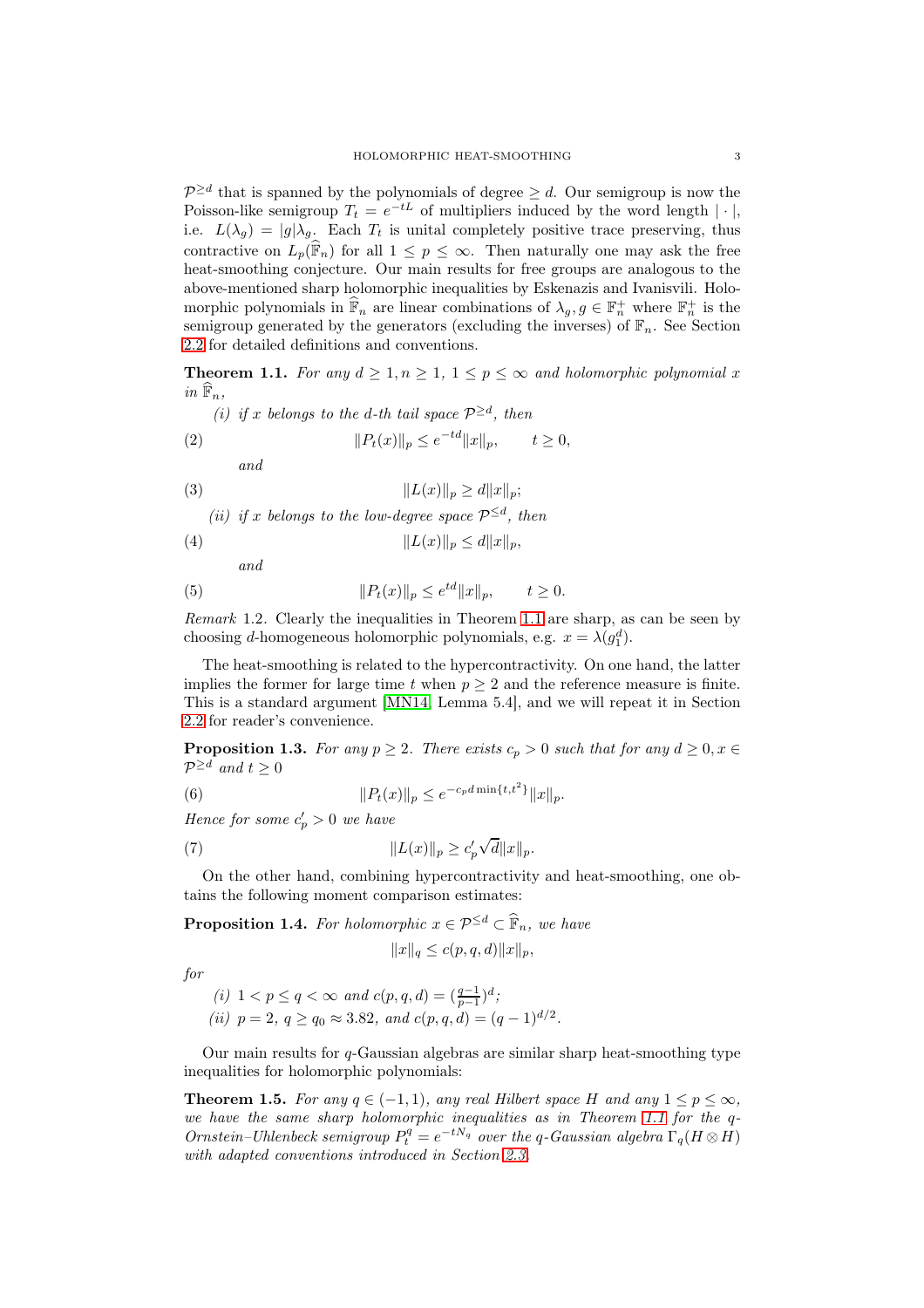#### 4 HAONAN ZHANG

See Section [2.3](#page-5-0) for the definitions. For q-Ornstein–Uhlenbeck semigroup  $P_t^q$ , we have a better hypercontractivity result, so the moment comparison estimates are slightly better than Proposition [1.4:](#page-2-1)

<span id="page-3-4"></span>**Proposition 1.6.** For  $q \in (-1,1)$  and any holomorphic  $x \in \mathcal{P}^{\leq d}$ , we have

$$
||x||_r \le c(p,r,d)||x||_p,
$$

for

- (i)  $1 < p \le r < \infty$  and  $c(p, r, d) = (\frac{r-1}{p-1})^{\frac{d}{2}};$
- (ii)  $p = 2$ , r an even integer, and  $c(p, r, d) = (\frac{r}{2})^{d/2}$ .

For quantum tori, the sharp holomorphic heat-smoothing is still valid, but we do not have moment comparison due to the lack of hypercontractivity estimates. We refer to Section [2.4](#page-7-0) for the definitions.

<span id="page-3-3"></span>**Theorem 1.7.** For any  $n \geq 1$ , any real skewed symmetric n-by-n matrix  $\theta$  and any  $1 \leq p \leq \infty$ , we have the same sharp holomorphic inequalities as in Theorem [1.1](#page-2-0) for the Poisson semigroup  $P_t^{\theta} = e^{-tL_{\theta}}$  over the quantum tori  $\mathcal{A}_{\theta}$  with adapted conventions introduced in Section [2.4.](#page-7-0)

We conclude the introduction with the following two remarks. When  $d = 1$ , then (weak formulation of) heat-smoothing reduces to the  $L_p$ -spectral gap inequality. This was proved both in the commutative [\[HMO17\]](#page-10-1) and noncommutative setting [\[CAPR18\]](#page-10-3).

That many inequalities take stronger forms when restricting to holomorphic functions have already been studied in noncommutative setting. For example, Kemp [\[Kem05\]](#page-10-4) proved a stronger version of hypercontractivity for q-Gaussian algebras (see also Section [2](#page-3-1) below) as a noncommutative analog of Janson's strong hypercontractivity theorem [\[Jan83\]](#page-10-5). Kemp and Speicher [\[KS07\]](#page-10-6) observed that the celebrated Haagerup inequality, which plays a crucial role in many different areas, can be improved when restricting to the holomorphic  $(\mathscr{R}-\text{diagonal})$  elements.

### 2. Preliminary

<span id="page-3-1"></span>2.1. Noncommutative  $L_p$ -spaces. As it will be used in different examples, we briefly recall the noncommutative  $L_p$ -space here for convenience. Let  $\mathcal M$  be a finite von Neumann algebra equipped with a normal faithful tracial state  $\tau$ . For any  $1 \leq p < \infty$ , we define for any  $x \in \mathcal{M}$ 

$$
||x||_p^p := \tau(x^*x)^{p/2}.
$$

Then  $\|\cdot\|_p$  is a norm and the noncommutative  $L_p$ -space associated with  $(\mathcal{M}, \tau)$  is defined as the completion of  $(M, \|\cdot\|_p)$ , denoted  $L_p(\mathcal{M}, \tau)$  or  $L_p(\mathcal{M})$  for short. For  $p = \infty$ , we define  $L_{\infty}(\mathcal{M})$  as M equipped with the operator norm  $\|\cdot\|_{\infty} := \|\cdot\|.$ Noncommutative  $L_p$ -spaces share many properties with the classical ones, such as the Hölder's inequality: For  $1 \leq p, q, r \leq \infty$  and  $\theta \in [0, 1]$  such that  $1/r = 1/p+1/q$ ,

<span id="page-3-2"></span>(8) 
$$
||xy||_r \le ||x||_p ||y||_q, \qquad x \in L_p(\mathcal{M}), y \in L_q(\mathcal{M}).
$$

We refer to [\[PX03\]](#page-11-1) for more detail. In the following, we will use  $\|\cdot\|_p$  among different examples of  $(M, \tau)$  as there is no ambiguity.

<span id="page-3-0"></span>2.2. Free group von Neumann algebras. Let  $\mathbb{F}_n$  be the free group on n generators  $g_j, 1 \leq j \leq n$  with e the unit element. Let  $\widehat{\mathbb{F}}_n$  denote the group von Neumann algebra of  $\mathbb{F}_n$ , that is, the von Neumann algebra acting on  $\ell_2(\mathbb{F}_n)$  generated by  $\lambda_g$ ,  $g \in \mathbb{F}_n$ , where  $\lambda$  is the left regular representation, i.e.  $\lambda_g f(h) := f(g^{-1}h)$ ,  $f \in$  $\ell_2(\mathbb{F}_n)$ . We use  $\tau$  to denote the canonical tracial state on  $\widehat{\mathbb{F}}_n$ , that is,  $\tau(x) = \langle x \delta_e, \delta_e \rangle$ with  $\langle \cdot, \cdot \rangle$  being the usual inner product on  $\ell_2(\mathbb{F}_n)$  and  $\delta_e$  being the delta function at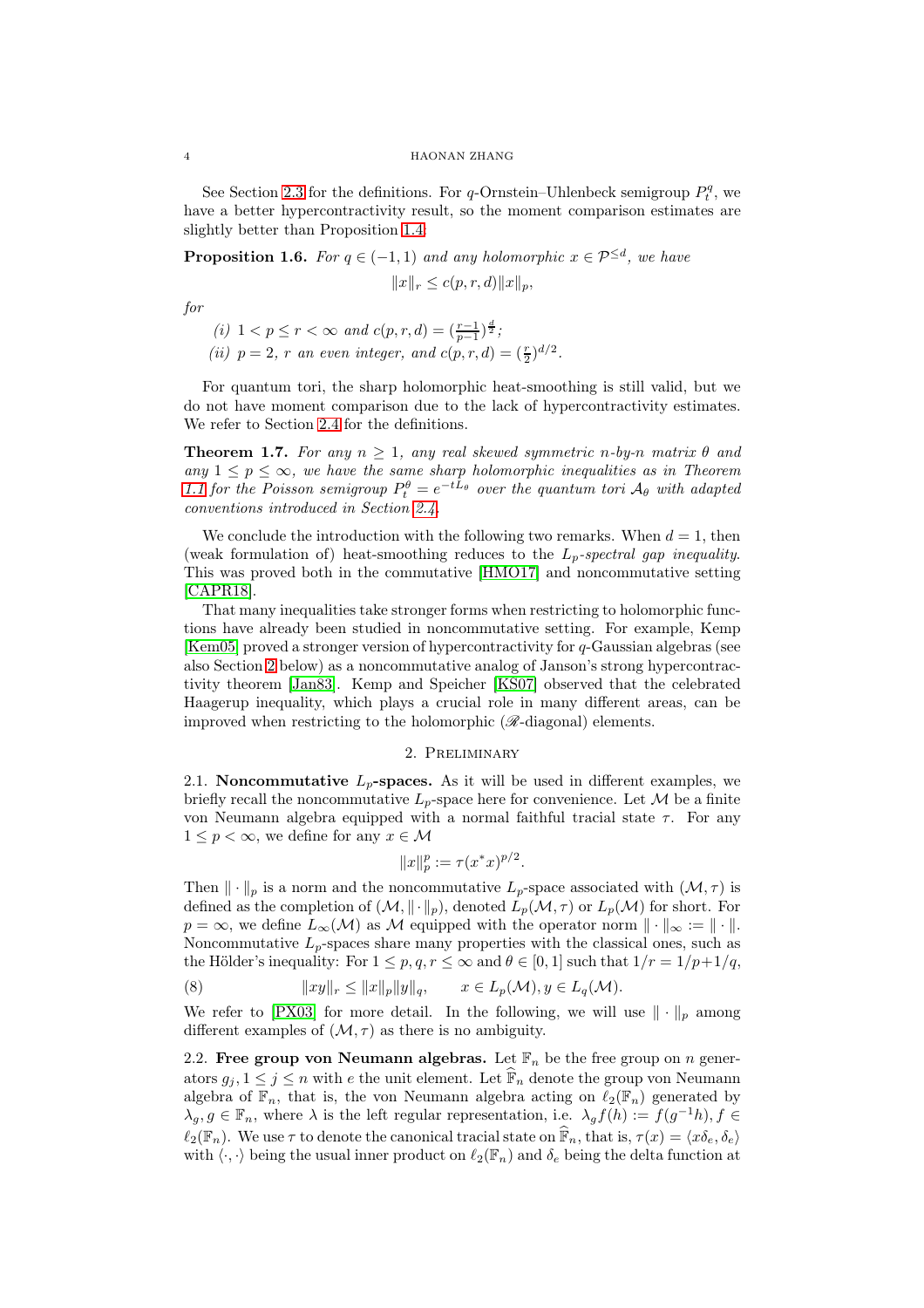e. All the polynomials  $\sum_g x_g \lambda_g$ ,  $x_g \in \mathbb{C}$ , where  $\sum_g$  always denotes the finite sum, form a norm-dense ∗-subalgebra of  $\widehat{\mathbb{F}}_n$  that is enough for our use. In particular,

$$
\tau\left(\sum_g x_g \lambda_g\right) = x_e.
$$

Any element  $g \in \mathbb{F}_n$  has a word representation, i.e. it can be uniquely represented as a finite product of  $g_i, g_j^{-1}, 1 \le i, j \le n$ , and it does not contain  $g_k g_k^{-1}$  or  $g_k^{-1} g_k$ . This gives the word length function  $|\cdot| : \mathbb{F}_n \to \mathbb{N}$ , that is, |g| denotes the number of  $g_i, g_j^{-1}, 1 \le i, j \le n$  in the word representation of g. For example,  $|e| = 0$  and  $|g_1g_2^{-1}g_3^2|=4$ . A classical result of Haagerup [\[Haa79,](#page-10-7) Lemma 1.2] states that for any  $t > 0$ ,  $e^{-t|\cdot|}$  is positive semi-definite on  $\mathbb{F}_n$ . So the semigroup of linear operators  $P_t = e^{-tL}, t \ge 0$  over  $\widehat{\mathbb{F}}_n$  given by

<span id="page-4-1"></span>(9) 
$$
P_t\left(\sum_g x_g \lambda_g\right) := \sum_g e^{-t|g|} x_g \lambda_g,
$$

is unital completely positive trace preserving. It extends to a contraction over  $L_p(\mathbb{F}_n)$  for all  $1 \leq p \leq \infty$ . Note that the generator L acts as

(10) 
$$
L\left(\sum_{g} x_g \lambda_g\right) = \sum_{g} |g| x_g \lambda_g.
$$

For any  $d \geq 0$ , we denote  $\mathcal{P}^{\leq d}$  (resp.  $\mathcal{P}^{\geq d}$ ) the C-linear span of  $\{\lambda_g, |g| \leq \ell\}$ d} (resp.  $\{\lambda_g, |g| \geq d\}$ ). Denote  $\mathbb{F}_n^+$  the semigroup generated by the generators  ${g_1, \ldots, g_n}$ :

<span id="page-4-3"></span> $\mathbb{F}_n^+ := \{ g \in \mathbb{F}_n : g = g_{j_1}^{k_1} \cdots g_{j_m}^{k_m}, \quad k_l > 0, 1 \le j_l \le n, j_l \ne j_{l+1}, m \ge 0 \}.$ 

A polynomial  $x \in \hat{\mathbb{F}}_n$  is *holomorphic* if it is of the form  $x = \sum_{g \in \mathbb{F}_n^+} x_g \lambda_g$ . All the holomorphic polynomials form a subalgebra of  $\widehat{\mathbb{F}}_n$ .

It is well-known that for any  $z \in \mathbb{T}$ , there exists a ∗-automorphism  $\pi_z$  of  $\widehat{\mathbb{F}}_n$  such that  $\pi_z(\lambda(g_i)) = z\lambda(g_i), 1 \leq j \leq n$ . Clearly,  $\pi_z$  is trace preserving. So it extends to an isometry on  $L_p(\widehat{\mathbb{F}}_n)$ : For any  $1 \leq p \leq \infty$  and  $x \in L_p(\widehat{\mathbb{F}}_n)$ ,

<span id="page-4-0"></span>(11) 
$$
\|\pi_z(x)\|_p = \|x\|_p.
$$

Note that for any holomorphic  $x = \sum_{g \in \mathbb{F}_n^+} x_g \lambda_g$ , we have

<span id="page-4-2"></span>(12) 
$$
\pi_z(x) = \sum_{g \in \mathbb{F}_n^+} z^{|g|} x_g \lambda_g.
$$

As already mentioned in the introduction, one may derive the heat-smoothing for large time and  $p \geq 2$  using a standard argument [\[MN14,](#page-11-0) Lemma 5.4], provided that the reference measure is finite. Although we do not have the optimal hypercontractivity for free group von Neumann algebras, the known results already yield the heat-smoothing with constants  $e^{-c_p d \min\{t,t^2\}}$  for  $p \geq 2$  that is of the same asymptotic behavior as in [\[MN14\]](#page-11-0). The proof is essentially the same as in [\[MN14\]](#page-11-0). We provide it here for completeness.

Proof of Proposition [1.3.](#page-2-2) Compared with the proof of [\[MN14,](#page-11-0) Lemma 5.4], the only difference is that we use the following hypercontractivity estimates for free group von Neumann algebras over twice the optimal time [\[JPP](#page-10-8)+15, Theorem A]: If  $1 \le$  $p \leq q < \infty$ ,

$$
||P_t(x)||_q \le ||x||_p
$$
 for  $t \ge \log \frac{q-1}{p-1}$ .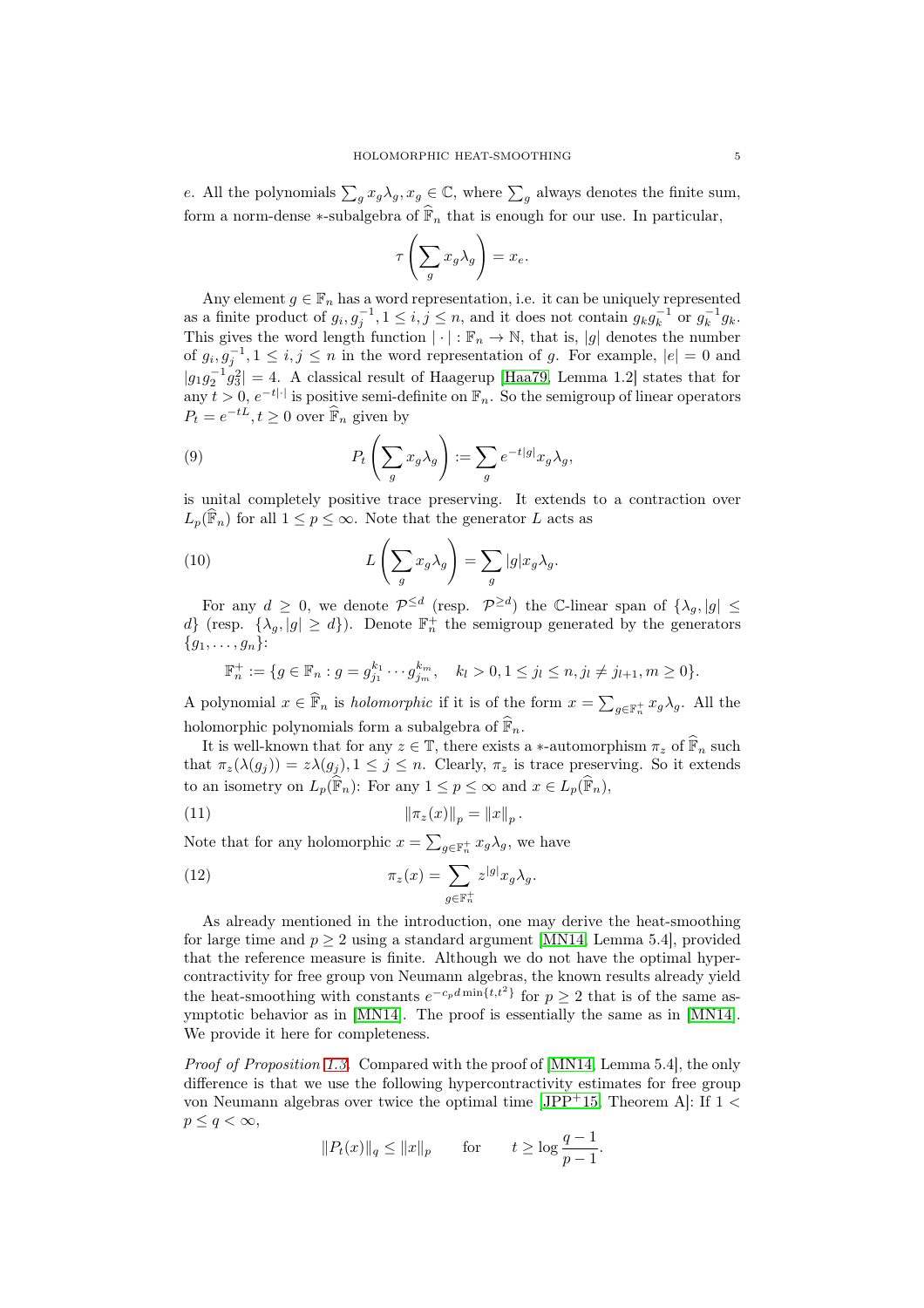For  $p \ge 2$ , take  $q = 1 + e^t(p-1) \ge p$ . Since  $x \in \mathcal{P}^{\ge d}$  and using Hölder's inequality [\(8\)](#page-3-2) (recall that  $\tau$  is a state):

$$
||P_t(x)||_2 \le e^{-td} ||x||_2 \le e^{-td} ||x||_p, \qquad t \ge 0.
$$

This, together with the Hölder's inequality [\(8\)](#page-3-2) and above hypercontractivity estimates, yields

$$
||P_t(x)||_p \le ||P_t(x)||_2^{\theta} ||P_t(x)||_q^{1-\theta} \le e^{-td\theta} ||x||_p, \qquad t \ge 0,
$$

where  $\theta \in [0, 1]$  is such that

$$
\frac{1}{p} = \frac{\theta}{2} + \frac{1-\theta}{q}.
$$

So we have proved

$$
||P_t(x)||_p \le \exp\left(-\frac{2(p-1)dt(e^t - 1)}{p(e^t(p-1) - 1)}\right)||x||_p, \qquad 2 \le p < \infty.
$$

A suitable choice of  $c_p$  gives [\(6\)](#page-2-3) with the same asymptotic behaviour on t. Then [\(7\)](#page-2-4) follows immediately from [\(6\)](#page-2-3), as argued in [\[MN14,](#page-11-0) Proof of Lemma 5.4].  $\square$ 

<span id="page-5-0"></span>2.3. q-Gaussian algebras. Our references for this part are [\[BS91,](#page-10-9) [BS94,](#page-10-10) [BKS97,](#page-10-11) [LP99,](#page-10-12) KS07. Fix  $q \in [-1, 1]$ . Let H be a real Hilbert space and  $H_{\mathbb{C}}$  the complexification with  $\langle \cdot, \cdot \rangle$  the inner product that is linear in the second argument. The algebraic Fock space  $\mathcal{F}(H)$  is

$$
\mathcal{F}(H) := \oplus_{k=0}^{\infty} H_{\mathbb{C}}^{\otimes k},
$$

that is,  $\mathcal{F}(H)$  is the linear span of vectors of the form  $\xi_1 \otimes \cdots \otimes \xi_k \in H^k_{\mathbb{C}}, k \in \mathbb{N},$ where  $H_{\mathbb{C}}^{0} := \mathbb{C}\Omega$ . Here  $\Omega$  is some unit vector known as the *vacuum vector*. We define a Hermitian form  $\langle \cdot, \cdot \rangle_q$  on  $\mathcal{F}(H)$  given by

$$
\langle \Omega, \Omega \rangle_q := 1
$$

and

$$
\langle \xi_1 \otimes \cdots \otimes \xi_j, \eta_1 \otimes \cdots \otimes \eta_k \rangle_q := \delta_{j,k} \sum_{\sigma \in S_k} q^{\iota(\sigma)} \langle \xi_1, \eta_{\sigma(1)} \rangle \cdots \langle \xi_k, \eta_{\sigma(k)} \rangle,
$$

where  $S_k$  denotes the permutation group on k letters and  $\iota(\sigma)$  denotes the number of inversions in  $\sigma$  i.e.  $\iota(\sigma) := \sharp \{(m, n) : 1 \leq m < n \leq k \text{ and } \sigma(m) > \sigma(n) \}.$ This way, the Hermitian form  $\langle \cdot, \cdot \rangle_q$  is positive semi-definite for all  $q \in [-1, 1]$ , and strictly positive if  $q \in (-1, 1)$ . In the latter case, it defines an inner product on  $\mathcal{F}(H)$  for  $q \in (-1,1)$  and we denote by  $\mathcal{F}_q(H)$  the Hilbert space obtained by taking completion of  $\mathcal{F}(H)$  with respect to  $\langle \cdot, \cdot \rangle_q$ . At the endpoint cases  $q = \pm 1$ , we need to take the quotient of  $\mathcal{F}(H)$  by the kernel of  $\langle \cdot, \cdot \rangle_q$  first. Then after completion, we obtain a Hilbert space that is also denoted by  $\mathcal{F}_q(H)$  for  $q = \pm 1$ . To avoid technical issues regarding  $q = \pm 1$ , we assume that  $-1 < q < 1$  in the following.

Now we define the q-Gaussian algebras  $\Gamma_q(H)$  acting on the Fock space  $\mathcal{F}_q(H)$ . For any vector  $\xi \in H$ , the creation operator  $c_q(\xi)$  is a linear operator over  $\mathcal{F}_q(H)$ defined via

$$
c_q(\xi)\Omega := \xi,
$$

and

$$
c_q(\xi)(\xi_1\otimes\cdots\otimes\xi_k):=\xi\otimes\xi_1\otimes\cdots\otimes\xi_k.
$$

The annihilation operator  $c_q^*(\xi)$  is the adjoint of the creation operator  $c_q(\xi)$  with respect to  $\langle \cdot, \cdot \rangle_q$ , or equivalently,

$$
c_q^*(\xi)\Omega = 0,
$$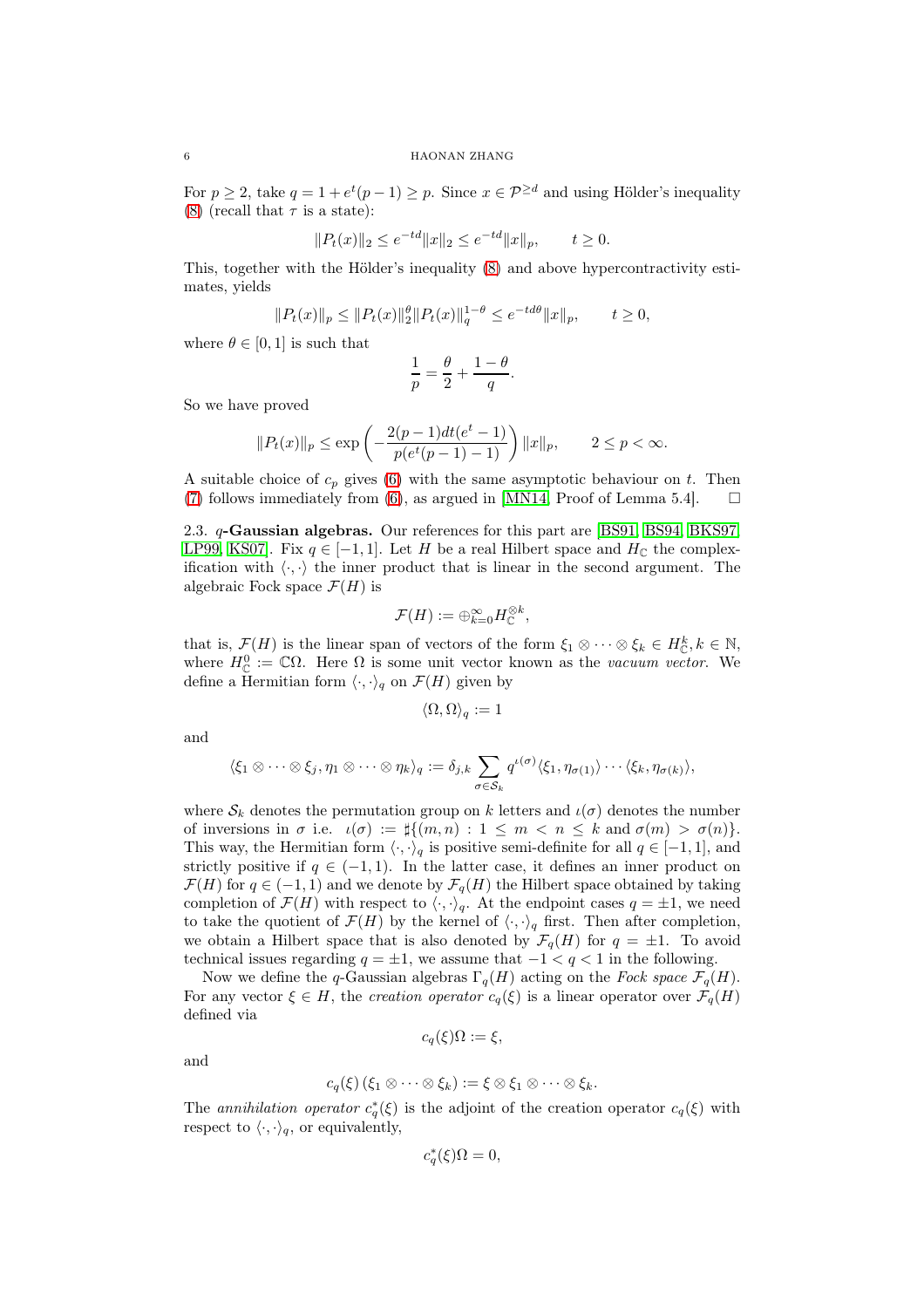and

$$
c_q^*(\xi)(\xi_1\otimes\cdots\otimes\xi_k)=\sum_{j=1}^k q^{j-1}\langle\xi,\xi_j\rangle\xi_1\otimes\cdots\otimes\xi_{j-1}\otimes\xi_{j+1}\otimes\cdots\otimes\xi_k.
$$

The creation and annihilation operators satisfy the  $q$ -commutation relations:

$$
c_q^*(\xi)c_q(\eta) - qc_q(\eta)c_q^*(\xi) = \langle \xi, \eta \rangle_q \text{id}.
$$

When  $q \in (-1,1)$ , the creation and the annihilation operators are bounded. For each  $\xi \in H$ , denote  $X_q(\xi) := c_q(\xi) + c_q^*(\xi)$ . Note that  $\xi \mapsto X_q(\xi)$  is R-linear. The q-Gaussian algebra  $\Gamma_q(H)$  is the von Neumann subalgebra of  $B(\mathcal{F}_q(H))$  generated by these self-adjoint operators  $X_q(\xi), \xi \in H$ . We use  $\tau_q$  to denote the vacuum state given by  $\tau_q(A) := \langle A\Omega, \Omega \rangle_q$ . It restricts to a faithful tracial state on  $\Gamma_q(H)$ .

Any contraction T over H assigns to a bounded linear map  $\Gamma_q(T)$ , the second quantization, over  $\Gamma_q(H)$  such that  $\Gamma_q(T)X_q(\xi) = X_q(T\xi)$  for all  $\xi \in H$ . It is unital completely positive and trace preserving. If T is isometric, then  $\Gamma_q(T)$  is a faithful homomorphism. If S is another contraction over H, then  $\Gamma_q(ST)$  =  $\Gamma_q(S)\Gamma_q(T)$ . The q-Ornstein–Uhlenbeck semigroup  $P_t^q = e^{-tN_q}$  over  $\Gamma_q(H)$  is the second quantization of  $e^{-t}$ id<sub>H</sub>, i.e.  $P_t^q = \Gamma_q(e^{-t}$ id<sub>H</sub>), so it extends to a contraction over  $L_p(\Gamma_q(H), \tau_q)$  for  $1 \leq p \leq \infty$ . Moreover, it is hypercontractive:

<span id="page-6-0"></span>**Theorem 2.1.** [\[Bia97,](#page-10-13) Theorem 3] For  $q \in (-1, 1)$  and  $1 < p \le r \le \infty$ , we have

$$
||P_t^q(x)||_r \le ||x||_p
$$
 iff  $t \ge \frac{1}{2} \log \frac{r-1}{p-1}$ .

Fix  $H$  a real Hilbert space as above. We now consider the  $q$ -Gaussian algebra  $\Gamma_q(H \oplus H)$ , where  $H \oplus H$  denotes the  $\ell_2$ -direct sum of H. For any  $\xi \in$ H, consider the vectors  $(\xi, 0), (0, \xi) \in H \oplus H$  and the associated  $X_q$ -operators  $X_q(\xi, 0), X_q(0, \xi) \in \Gamma_q(H \oplus H)$ . Put

$$
Z_q(\xi) := \frac{1}{\sqrt{2}} \left( X_q(\xi, 0) + i X_q(0, \xi) \right).
$$

This way, we defined a holomorphic variable as  $z = (x + iy)/\sqrt{2}$  in the classical setting. Here the factor of  $\sqrt{2}$  is just to make z unit, as did in [\[Kem05\]](#page-10-4). The algebra generated by these  $Z_q(\xi), \xi \in H$  is the q-holomorphic algebra (actually Kemp con-sidered the Banach algebra in [\[Kem05\]](#page-10-4)). Suppose that  $(e_i)$  is an orthonormal basis of H. Any element in the q-holomorphic algebra, which we shall call holomorphic polynomial, can be written as the linear combination of

<span id="page-6-2"></span>
$$
Z_q(e_{j_1})^{n_1} \cdots Z_q(e_{j_k})^{n_k}, \qquad n_\ell \ge 0, j_\ell \ne j_{\ell+1}, 1 \le \ell \le k-1, k \ge 1.
$$

Each of the above basis is a eigenvector of  $N_q$  with eigenvalue  $n_1 + \cdots + n_k$ :

(13) 
$$
N_q(Z_q(e_{j_1})^{n_1}\cdots Z_q(e_{j_k})^{n_k})=(n_1+\cdots+n_k)Z_q(e_{j_1})^{n_1}\cdots Z_q(e_{j_k})^{n_k},
$$

and thus

<span id="page-6-1"></span>(14) 
$$
P_t^q (Z_q(e_{j_1})^{n_1} \cdots Z_q(e_{j_k})^{n_k}) = e^{-t(n_1 + \cdots + n_k)} Z_q(e_{j_1})^{n_1} \cdots Z_q(e_{j_k})^{n_k}.
$$

When restricting to the q-holomorphic algebra, Kemp [\[Kem05,](#page-10-4) Theorem 1.4] proved some stronger hypercontractivity estimates as a noncommutative analog of Janson's strong hypercontractivity theorem [\[Jan83,](#page-10-5) Theorem 11]

<span id="page-6-3"></span>**Theorem 2.2.** [\[Kem05,](#page-10-4) Theorem 1.4] Let H be a real Hilbert space. For  $q \in$  $[-1, 1)$  and r an positive even integer, we have for all holomorphic polynomial  $x \in \Gamma_a(H \oplus H)$ :

$$
||P_t^q(x)||_r \le ||x||_2
$$
 iff  $t \ge \frac{1}{2} \log \frac{r}{2}$ .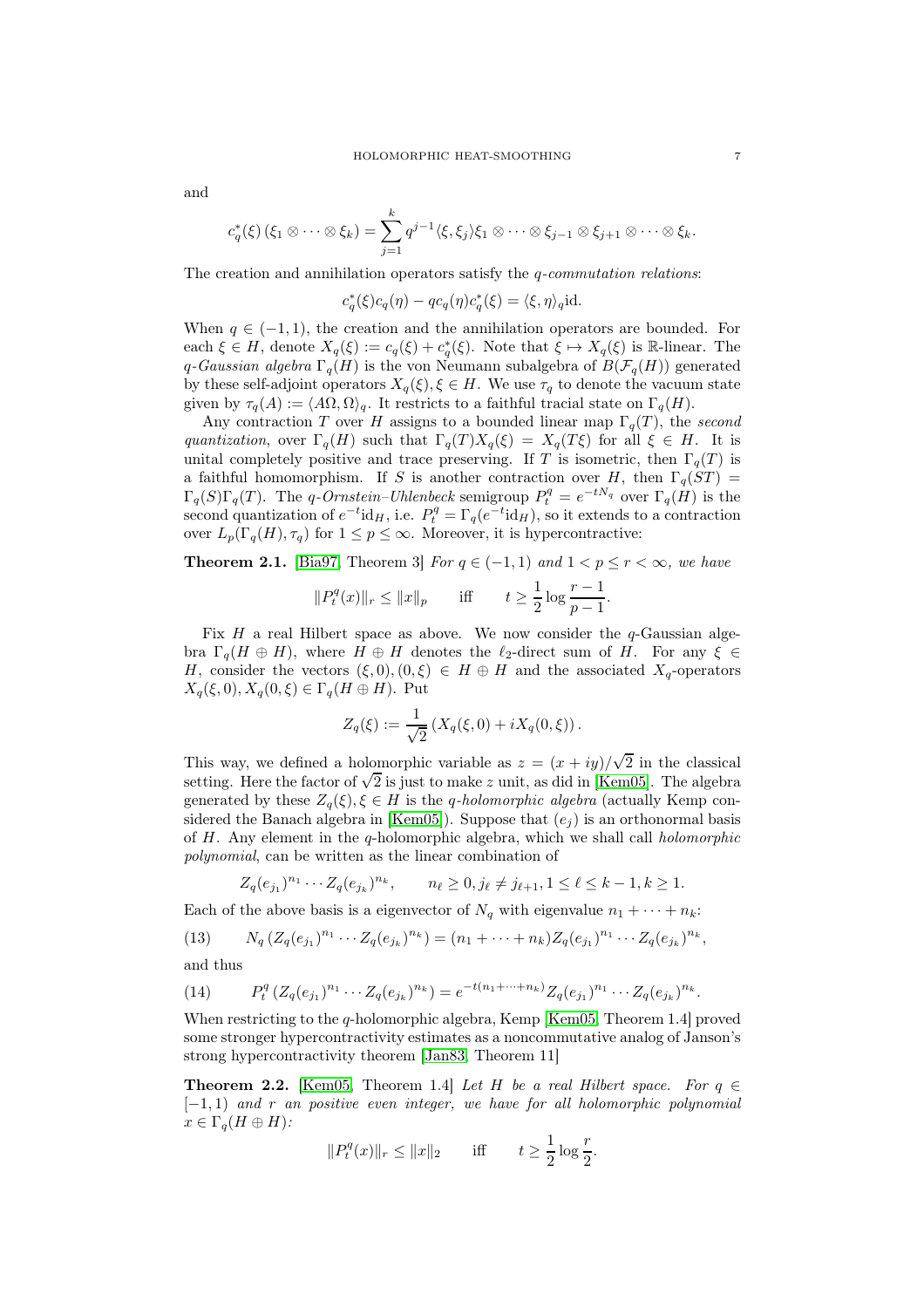Since we have (optimal) hypercontractivity for  $q$ -Ornstein–Uhlenbeck semigroup  $P_t^q = e^{-tN_q}$  Theorem [2.1,](#page-6-0) we have a general heat-smoothing estimate analogous to Proposition [1.3](#page-2-2) which will not be stated here.

We end this subsection on  $q$ -Gaussian algebras with the following crucial rotationinvariance property. Fix any  $z = e^{2\pi i \theta} \in \mathbb{T}$  with  $\theta \in [0, 2\pi]$ . Denote by  $U_{\theta}$  the following unitary operator

$$
U_{\theta}:=\begin{pmatrix} \cos\theta & \sin\theta \\ -\sin\theta & \cos\theta \end{pmatrix} \otimes \operatorname{id}_H
$$

over  $H \oplus H$ . The second quantization of these  $U_{\theta}, \theta \in [0, 2\pi]$  induces a semigroup (i.e.  $\pi_z \circ \pi_{z'} = \pi_{zz'}$ )  $\pi_z := \Gamma_q(U_\theta)$  of \*-automorphisms of  $\Gamma_q(H \oplus H)$ . They are trace preserving and extend to isometries over  $L_p(\Gamma_q(H\oplus H))$ : For all  $x \in L_p(\Gamma_q(H\oplus H))$ and all  $1 \leq p \leq \infty$ ,

(15) 
$$
\|\pi_z(x)\|_p = \|x\|_p.
$$

Since  $\pi_z(X_q(\eta)) = X_q(U_{\theta}\eta)$  for  $\eta \in H \oplus H$ , we have for any  $\xi \in H$ 

<span id="page-7-3"></span>
$$
\pi_z(X_q(\xi,0)) = \cos\theta X_q(\xi,0) - \sin\theta X_q(0,\xi),
$$
  

$$
\pi_z(X_q(0,\xi)) = \sin\theta X_q(\xi,0) + \cos\theta X_q(0,\xi),
$$

and thus

$$
\pi_z (X_q(\xi,0) + i X_q(0,\xi)) = (\cos \theta + i \sin \theta) (X_q(\xi,0) + i X_q(0,\xi)).
$$

Hence for any  $z \in \mathbb{T}$  and any  $\xi \in H$  we have

$$
\pi_z(Z_q(\xi)) = z Z_q(\xi),
$$

and on the basis of  $q$ -holomorphic algebra

<span id="page-7-1"></span>(16) 
$$
\pi_z (Z_q(e_{j_1})^{n_1} \cdots Z_q(e_{j_k})^{n_k}) = z^{n_1 + \cdots n_k} Z_q(e_{j_1})^{n_1} \cdots Z_q(e_{j_k})^{n_k}.
$$

<span id="page-7-0"></span>2.4. **Quantum tori.** Let  $n \geq 2$  and  $\theta = (\theta_{jk})_{j,k=1}^n$  be a real skew-symmetric matrix. The quantum tori  $\mathcal{A}_{\theta}$  is the universal C<sup>\*</sup>-algebra generated by n unitary operators  $U_j, 1 \leq j \leq n$  satisfying

$$
U_j U_k = e^{2\pi i \theta_{jk}} U_k U_j, \qquad 1 \le j, k \le n.
$$

For a multi-index  $\alpha = (\alpha_1, \dots, \alpha_n) \in \mathbb{Z}^n$ , we denote

$$
U^{\alpha} := U_1^{\alpha_1} \cdots U_n^{\alpha_n}.
$$

Then the polynomials (finite sum here)

$$
\sum_{\alpha \in \mathbb{Z}^n} x_{\alpha} U^{\alpha}, \qquad x_{\alpha} \in \mathbb{C},
$$

form a dense  $\ast$ -subalgebra of  $\mathcal{A}_{\theta}$ . The functional

$$
\tau_\theta\left(\sum_{\alpha\in\mathbb{Z}^n}x_\alpha U^\alpha\right):=x_0,
$$

on polynomials extends to a faithful tracial state, which we still denote by  $\tau_{\theta}$ , on  $\mathcal{A}_{\theta}$ . Let  $\mathbb{T}_{\theta}$  be the von Neumann algebra arising from the GNS construction with respect to  $(\mathcal{A}_{\theta}, \tau_{\theta})$ . When  $\theta = 0$ , one recovers the classical *n*-dimensional tori, i.e.  $\mathcal{A}_0 \cong C(\mathbb{T}^n)$  and  $\mathbb{T}_0 \cong L_\infty(\mathbb{T}^n)$ . We refer to  $\text{[CXY13]}$  for more discussion.

<span id="page-7-2"></span>We shall work with the Poisson type semigroup  $P_t^{\theta} = e^{-tL_{\theta}}$  given by

(17) 
$$
P_t^{\theta}\left(\sum_{\alpha\in\mathbb{Z}^n}x_{\alpha}U^{\alpha}\right):=\sum_{\alpha\in\mathbb{Z}^n}e^{-t|\alpha|}x_{\alpha}U^{\alpha},
$$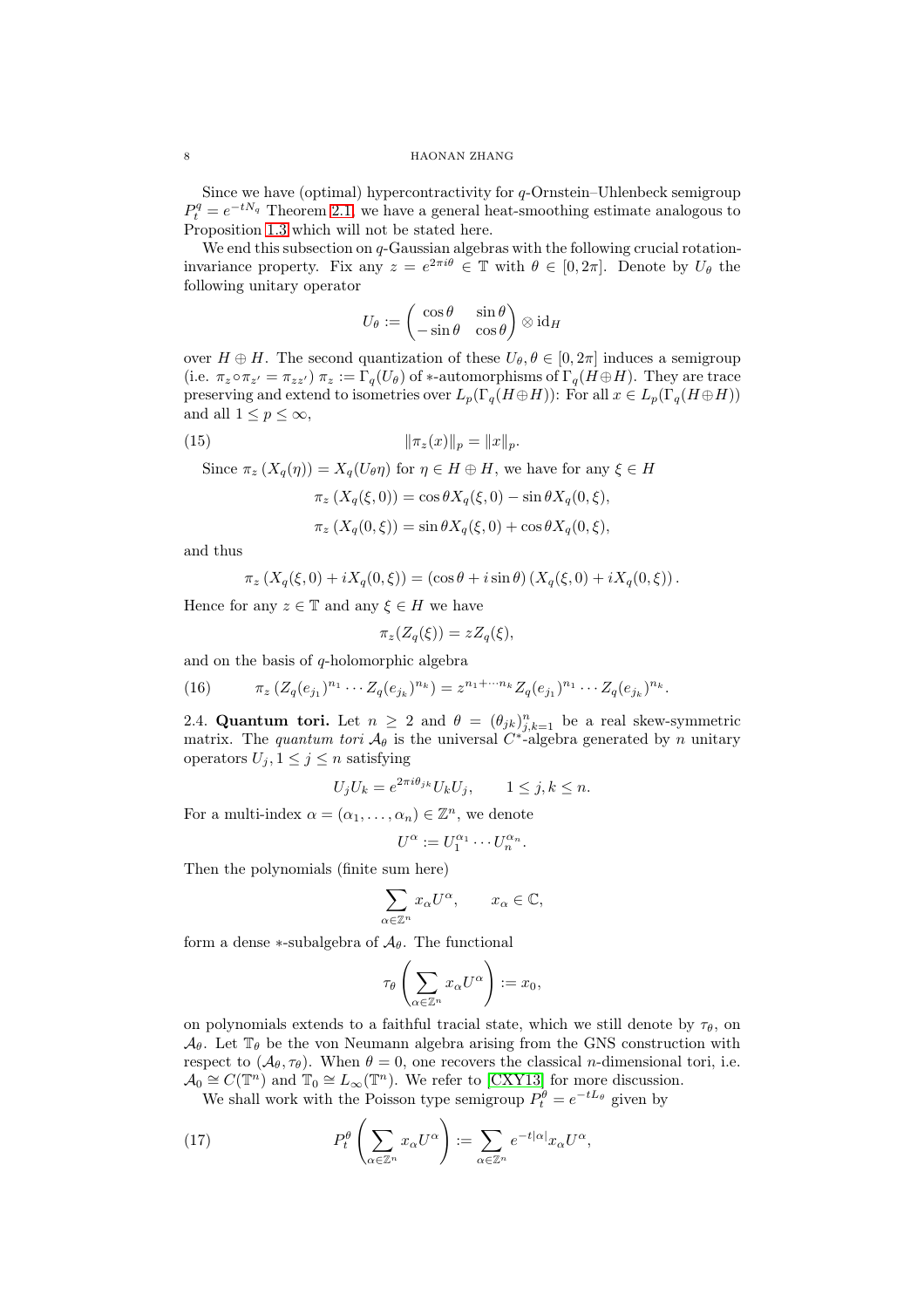where  $|\alpha| := \sum_{j=1}^n |\alpha_j|$ . Its generator  $L_{\theta}$  acts as

(18) 
$$
L_{\theta}\left(\sum_{\alpha\in\mathbb{Z}^n}x_{\alpha}U^{\alpha}\right)=\sum_{\alpha\in\mathbb{Z}^n}|\alpha|x_{\alpha}U^{\alpha}.
$$

Each  $P_t^{\theta}$  extends to a unital completely positive trace preserving map over  $\mathbb{T}_{\theta}$ , as can be proven using the transference in [\[CXY13\]](#page-10-14), then a contraction over  $L_p(\mathbb{T}_{\theta}), 1 \leq$  $p \leq \infty$ .

For each  $d \geq 1$ , we denote by  $\mathcal{P}^{\leq d}$  (resp.  $\mathcal{P}^{\geq d}$ ) the C-linear span of all  $U^{\alpha}$ ,  $|\alpha| \leq d$  (resp.  $|\alpha| \geq d$ ). For any  $z \in \mathbb{T}$ , there exists a \*-automorphism  $\pi_z$  of  $\mathbb{T}_{\theta}$ such that

<span id="page-8-4"></span><span id="page-8-3"></span>
$$
\pi_z(U_j) = zU_j, \qquad 1 \le j \le n.
$$

Clearly, it is also trace preserving. So it extends to an isometry over  $L_p(\mathbb{T}_{\theta})$ : For  $1 \leq p \leq \infty$  and  $x \in L_p(\mathbb{T}_{\theta}),$ 

(19) 
$$
\|\pi_z(x)\|_p = \|x\|_p.
$$

A polynomial is *holomorphic* if it is of the form  $x = \sum_{\alpha \in \mathbb{N}^n} x_{\alpha} U^{\alpha}$ , for which

(20) 
$$
\pi_z(x) = \sum_{\alpha \in \mathbb{N}^n} z^{\alpha_1 + \dots + \alpha_n} x_{\alpha} U^{\alpha} = \sum_{\alpha \in \mathbb{N}^n} z^{|\alpha|} x_{\alpha} U^{\alpha}.
$$

## <span id="page-8-2"></span>3. Proof of main results

This section is devoted to the proof of main results. We first give the proof of free group von Neumann algebra case in detail. Then we illustrate that similar arguments apply to the  $q$ -Gaussian algebras and quantum tori with minor modifications.

3.1. Proof of main results: free group von Neumann algebra case. As in the proof in the classical Gaussian setting [\[EI20\]](#page-10-0), there are two main ingredients. One is the rotation invariance property [\(11\)](#page-4-0). The other one is the following lemma that is used in [\[EI20\]](#page-10-0). Let  $C(\mathbb{T})$  denote the set of continuous functions on the torus T. For any complex Borel measure  $\mu$  on T we use  $\|\mu\|$  to denote its total variation norm.

<span id="page-8-0"></span>**Lemma 3.1.** [\[EI20\]](#page-10-0) Fix  $d \geq 1$ . Then

(i) for any  $m \geq d$  and  $t \geq 0$ , there exists a complex Borel measure  $\mu = \mu_{d,m,t}$ on T such that

$$
\int_{\mathbb{T}} z^k d\mu(z) = e^{-tk}, \quad d \le k \le m, \quad \text{and} \quad \|\mu\| \le e^{-td};
$$

(ii) there exists a complex Borel measure  $\nu = \nu_d$  on  $\mathbb T$  such that

$$
\int_{\mathbb{T}} z^k d\nu(z) = k, \quad 0 \le k \le d, \quad \text{and} \quad \|\nu\| \le d.
$$

*Proof.* See the proof of [\[EI20,](#page-10-0) Lemma 9 & 10].

*Proof of Theorem [1.1.](#page-2-0)* Let us prove (i) first. Suppose that  $x = \sum_{|g|=d}^{m} x_g \lambda_g$  is holomorphic for some  $m \geq d$ . Fix  $t \geq 0$ , and let  $\mu = \mu_{d,m,t}$  be the measure in Lemma [3.1](#page-8-0) (i). Then by  $(9)$  and  $(12)$ 

<span id="page-8-1"></span>(21) 
$$
P_t(x) = \sum_{|g|=d}^m e^{-t|g|} x_g \lambda_g = \int_{\mathbb{T}} \sum_{|g|=d}^m z^{|g|} x_g \lambda_g d\mu(z) = \int_{\mathbb{T}} \pi_z(x) d\mu(z).
$$

This, together with the triangular inequality, [\(11\)](#page-4-0) and the definition of  $\mu$ , yields

$$
||P_t(x)||_p \leq \int_{\mathbb{T}} ||\pi_z(x)||_p \, d|\mu|(z) = \int_{\mathbb{T}} ||x||_p \, d|\mu|(z) \leq e^{-td} ||x||_p.
$$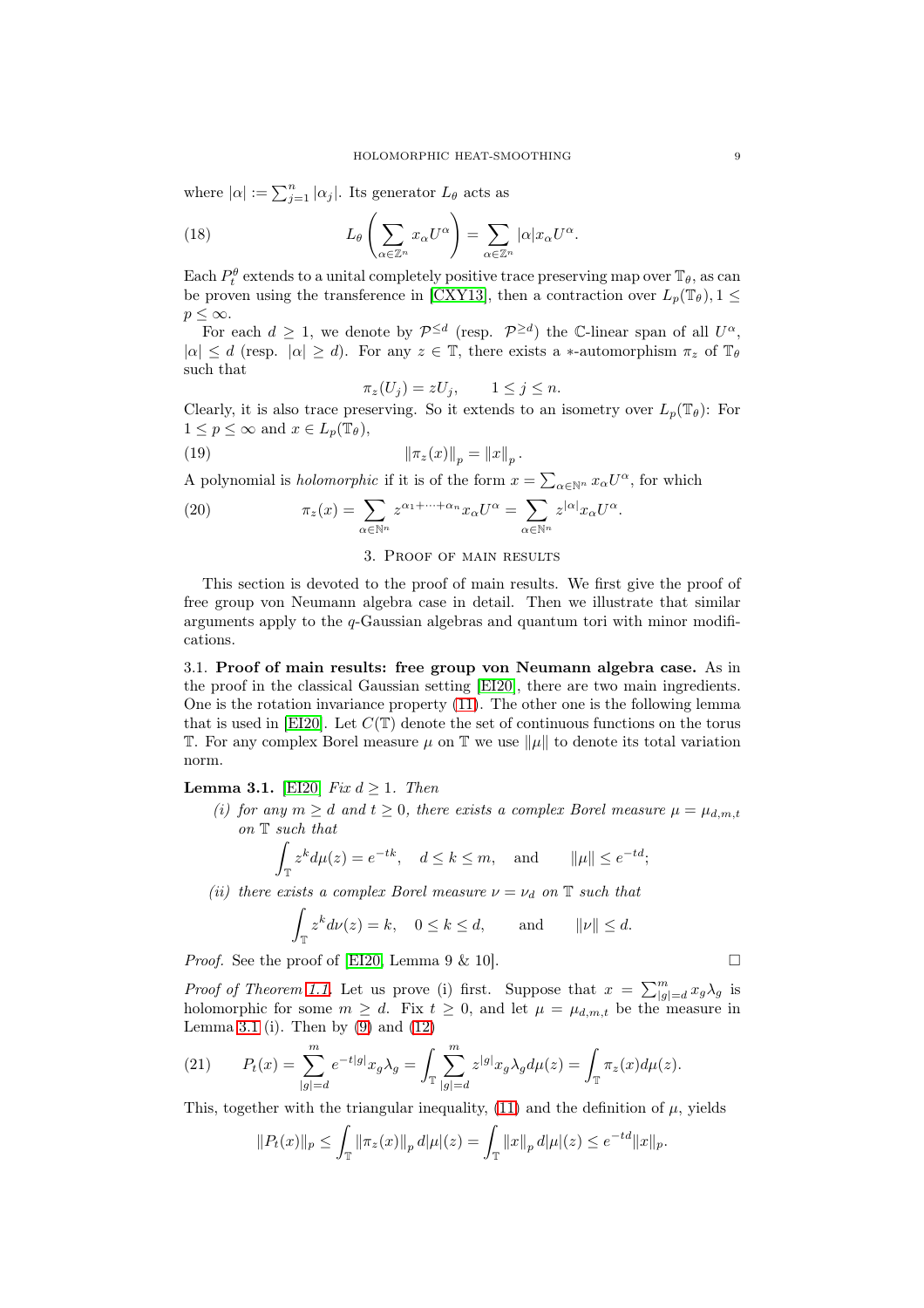This finishes the proof of [\(2\)](#page-2-5). [\(3\)](#page-2-6) is an immediate consequence of [\(2\)](#page-2-5) (note that  $L(x)$  is also holomorphic and belongs to  $\mathcal{P}^{\geq d}$ ):

$$
||x||_p = \left\| \int_0^\infty P_t L(x) dt \right\|_p \le \int_0^\infty ||P_t L(x)||_p dt \le \int_0^\infty e^{-td} dt ||L(x)||_p = d^{-1} ||L(x)||_p.
$$

Now we prove (ii). Recall that  $x = \sum_{|g| \le d} x_g \lambda_g$  is holomorphic. Let  $\nu = \nu_d$  be the measure in Lemma [3.1](#page-8-0) (ii). Then by  $(10)$  and  $(12)$ ,

<span id="page-9-1"></span>(22) 
$$
L(x) = \sum_{|g| \le d} |g| x_g \lambda_g = \int_{\mathbb{T}} \sum_{|g| \le d} z^{|g|} x_g \lambda_g d\nu(z) = \int_{\mathbb{T}} \pi_z(x) d\nu(z).
$$

This, together with the triangular inequality, [\(11\)](#page-4-0) and the definition of  $\nu$ , implies

$$
||L(x)||_p \leq \int_{\mathbb{T}} ||\pi_z(x)||_p \, d|\nu|(z) = \int_{\mathbb{T}} ||x||_p d|\nu|(z) \leq d||x||_p.
$$

This finishes the proof of [\(4\)](#page-2-7). By (4), for any  $m \geq 1$ :

$$
||L^m(x)||_p \le d^m ||x||_p.
$$

So we have

$$
||P_t(x)||_p \le \sum_{m\ge 0} \frac{t^m ||L^m(x)||_p}{m!} \le \sum_{m\ge 0} \frac{(td)^m}{m!} ||x||_p = e^{td} ||x||_p,
$$

and the proof of [\(5\)](#page-2-8) is complete.  $\square$ 

Proposition [1.4](#page-2-1) follows from the same argument in [\[EI20\]](#page-10-0).

*Proof of Proposition [1.4.](#page-2-1)* Fix holomorphic  $x \in \mathcal{P}^{\leq d}$ . Note that following the same argument in the proof of Theorem [1.1](#page-2-0) (ii), one has

<span id="page-9-0"></span>
$$
||P_{-t}(x)||_q \le e^{td} ||x||_q, \qquad t > 0,
$$

where the definition of  $P_{-t}$  is clear over  $\mathcal{P}^{\leq d}$ . Suppose that for such x, we have

(23) 
$$
||P_t(x)||_q \le ||x||_p,
$$

for some  $(p, q, t) \in (1, \infty) \times (1, \infty) \times (0, \infty)$ . Then we get the moment comparison inequalities:

(24) 
$$
||x||_q = ||P_{-t}P_t(x)||_q \le e^{td}||P_t(x)||_q \le e^{td}||x||_p.
$$

Then the proof is finished as long as one applies the hypercontractivity estimates in  $[JPP+15$ , Theorem A] and  $[RX16$ , Theorem 10 to [\(23\)](#page-9-0).

3.2. Proofs for  $q$ -Gaussian algebras and quantum tori. The proofs of Theorems [1.5](#page-2-9) and [1.7](#page-3-3) are essentially the same as that of Theorem [1.1.](#page-2-0)

Proof of Theorems [1.5](#page-2-9) and [1.7.](#page-3-3) To prove (i) in Theorems 1.5 and [1.7,](#page-3-3) note first that we still have an average identity similar to  $(21)$  by replacing  $(9)$  &  $(12)$  with  $(14)$  &  $(16)$ , and  $(17)$  &  $(20)$  respectively. Then one can finish the proof using the rotation invariance properties [\(15\)](#page-7-3) and [\(19\)](#page-8-3), respectively, instead of [\(11\)](#page-4-0).

The proof of (ii) can be adapted easily as we did for (i), by replacing [\(10\)](#page-4-3)  $\&$  [\(11\)](#page-4-0) & [\(12\)](#page-4-2) with [\(13\)](#page-6-2) & [\(15\)](#page-7-3) & [\(16\)](#page-7-1), and [\(18\)](#page-8-4) & [\(19\)](#page-8-3) & [\(20\)](#page-8-2), respectively.

The proof of Proposition [1.6](#page-3-4) is similar to that of Proposition [1.4.](#page-2-1)

Proof. The proof follows the same line as in the proof of Proposition [1.4.](#page-2-1) The only difference is to use the holomorphic heat-smoothing estimates in Theorem [1.5](#page-2-9) and hypercontractivity results Theorems [2.1](#page-6-0) and [2.2.](#page-6-3)  $\Box$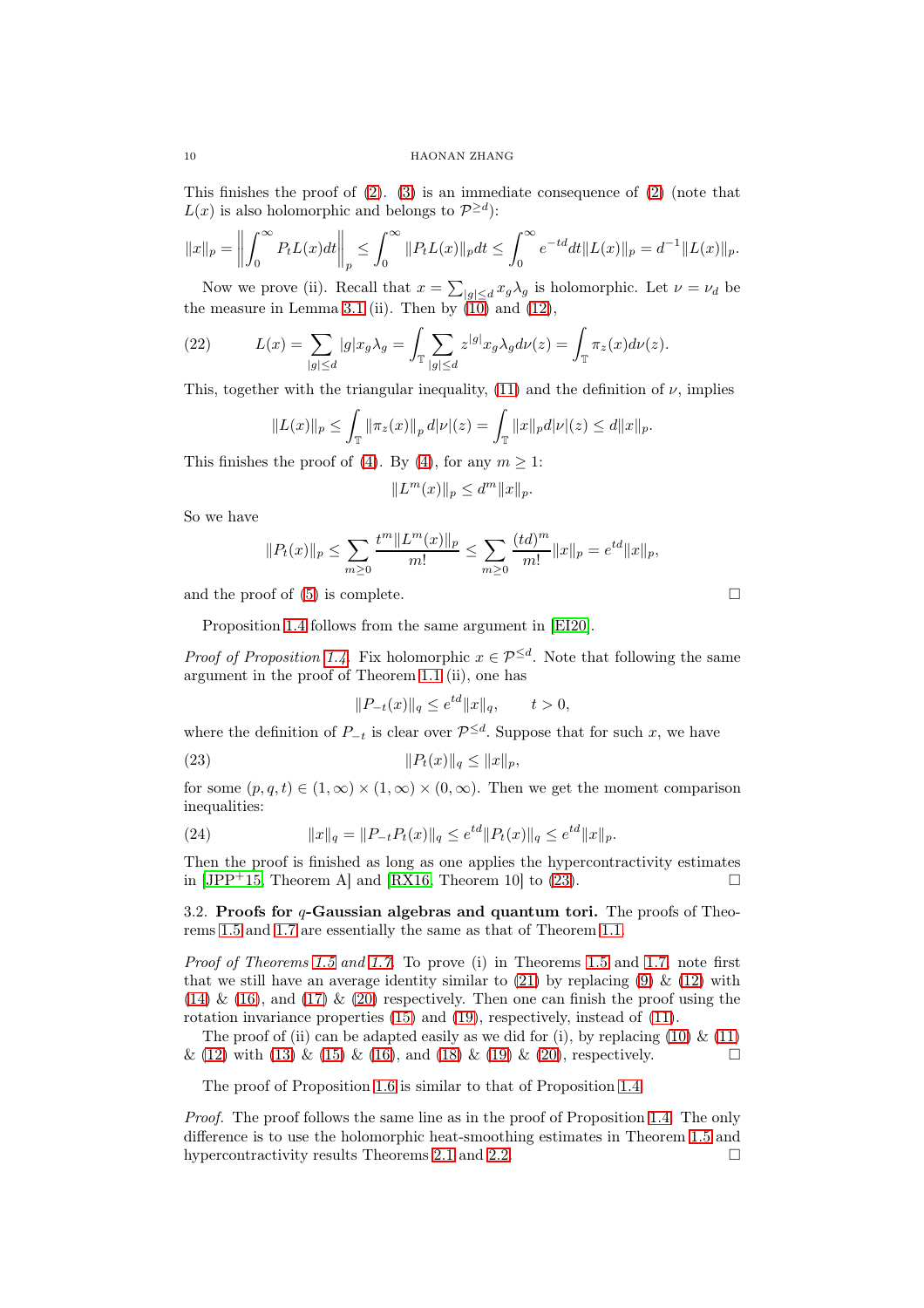<span id="page-10-2"></span>3.3. Remarks. The main results of sharp holomorphic heat-smoothing hold as long as one has the rotation invariance property [\(11\)](#page-4-0) and nice holomorphic structure that gives the average identities  $(21)$  and  $(22)$ . Here we treated q-Gaussian algebras for  $q \in (-1, 1)$ , but similar results hold for  $q = \pm 1$  as well. When  $q = 1$ , it corresponds to the classical Gaussian setting, so the work in [\[EI20\]](#page-10-0).

When  $q = -1$ , it gives the CAR algebra. By embedding  $L_{\infty}(\{\pm 1\}^n, d\mu_n)$  into  $2^n$ -by- $2^n$  matrix algebra, Ben Efraim and Lust-Piquard [\[ELP08\]](#page-10-15) proved many inequalities, such as  $L_p$ -Poincaré, over the discrete hypercubes using rotation on matrix algebras. The rotation technique is similar to what we used here, so they also obtained inequalities for CAR algebras, in parallel to discrete hypercubes. Having holomorphic heat-smoothing for CAR algebras, one may ask if we can obtain heat-smoothing for certain ("holomorphic") functions on discrete hypercubes using the idea of Ben Efraim and Lust-Piquard. Unfortunately, although we have nice rotation operators in [\[ELP08,](#page-10-15) Section 2] and we may derive inequalities for the holomorphic variable  $Z_j := (Q_j + iP_j)/\sqrt{2}$ , the operators  $Z_j$ 's, unlike  $Q_j$ 's, do not correspond to functions on the discrete hypercubes.

Acknowledgement. I am grateful to Alexandros Eskenazis and Paata Ivanisvili for helpful comments on an earlier version of the paper. Part of the work was finished during visits to LMB, Besançon, and IMPAN, Warsaw. I want to thank both places and colleagues there, particularly Professor Quanhua Xu and Adam Skalski, for their warm hospitality. The research is supported by the Lise Meitner fellowship, Austrian Science Fund (FWF) M3337.

### **REFERENCES**

- <span id="page-10-13"></span>[Bia97] Philippe Biane. Free hypercontractivity. Comm. Math. Phys., 184(2):457–474, 1997.
- <span id="page-10-11"></span>[BKS97] Marek Bożejko, Burkhard Kümmerer, and Roland Speicher. q-Gaussian processes: non-commutative and classical aspects. Comm. Math. Phys., 185(1):129–154, 1997.
- <span id="page-10-9"></span>[BS91] Marek Bożejko and Roland Speicher. An example of a generalized Brownian motion. Comm. Math. Phys., 137(3):519–531, 1991.
- <span id="page-10-10"></span>[BS94] Marek Bożejko and Roland Speicher. Completely positive maps on Coxeter groups, deformed commutation relations, and operator spaces. Math. Ann., 300(1):97–120, 1994.
- <span id="page-10-3"></span>[CAPR18] José M. Conde-Alonso, Javier Parcet, and Éric Ricard. On spectral gaps of Markov maps. Israel J. Math., 226(1):189–203, 2018.
- <span id="page-10-14"></span>[CXY13] Zeqian Chen, Quanhua Xu, and Zhi Yin. Harmonic analysis on quantum tori. Comm. Math. Phys., 322(3):755–805, 2013.
- <span id="page-10-0"></span>[EI20] Alexandros Eskenazis and Paata Ivanisvili. Sharp growth of the Ornstein-Uhlenbeck operator on Gaussian tail spaces. arXiv e-prints, page [arXiv:2011.01359,](http://arxiv.org/abs/2011.01359) November 2020.
- <span id="page-10-15"></span>[ELP08] Limor Ben Efraim and Françoise Lust-Piquard. Poincaré type inequalities on the discrete cube and in the CAR algebra. Probab. Theory Related Fields, 141(3-4):569–602, 2008.
- <span id="page-10-7"></span>[Haa79] Uffe Haagerup. An example of a nonnuclear C∗-algebra, which has the metric approximation property. Invent. Math., 50(3):279–293, 1978/79.
- <span id="page-10-1"></span>[HMO17] Steven Heilman, Elchanan Mossel, and Krzysztof Oleszkiewicz. Strong contraction and influences in tail spaces. Trans. Amer. Math. Soc., 369(7):4843–4863, 2017.
- <span id="page-10-5"></span>[Jan83] Svante Janson. On hypercontractivity for multipliers on orthogonal polynomials. Ark. Mat., 21(1):97–110, 1983.
- <span id="page-10-8"></span>[JPP+15] Marius Junge, Carlos Palazuelos, Javier Parcet, Mathilde Perrin, and Éric Ricard. Hypercontractivity for free products. Ann. Sci. Éc. Norm. Supér. (4), 48(4):861–889, 2015.
- <span id="page-10-4"></span>[Kem05] Todd Kemp. Hypercontractivity in non-commutative holomorphic spaces. Comm. Math. Phys., 259(3):615–637, 2005.
- <span id="page-10-6"></span>[KS07] Todd Kemp and Roland Speicher. Strong Haagerup inequalities for free  $\mathcal{R}-$ diagonal elements. J. Funct. Anal., 251(1):141–173, 2007.
- <span id="page-10-12"></span>[LP99] Françoise Lust-Piquard. Riesz transforms on deformed Fock spaces. Comm. Math. Phys., 205(3):519–549, 1999.